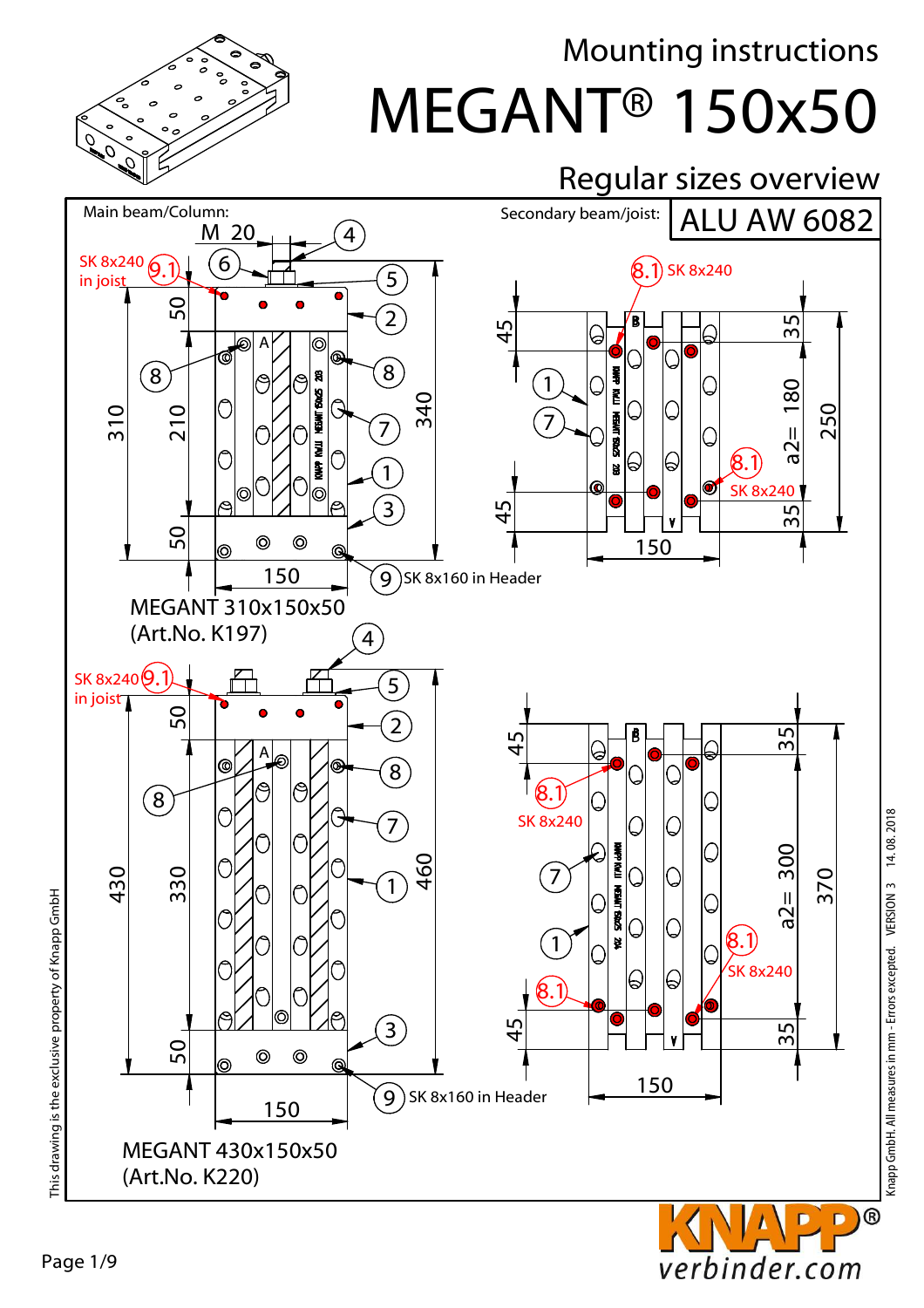

# MEGANT® 150x50 Mounting instructions



(Art.No. K221)

#### Connector plate specs

| Main beam<br>Secondary beam |                       |         |          |                            |                   |                                              |                                              |
|-----------------------------|-----------------------|---------|----------|----------------------------|-------------------|----------------------------------------------|----------------------------------------------|
| $(A)$ -top                  |                       |         |          | MEGANT <sup>®</sup> series |                   |                                              |                                              |
|                             | $\mathbf{B}$ )-top    | Pos No. | Art. No. | Part decription            | 310x150x50        | 430x150x50                                   | 550x150x50                                   |
|                             | $\mathsf{\Gamma}$ 2,d |         |          |                            | Art.No. K197      | Art. No. K220                                | Art. No. K221                                |
|                             |                       |         | K197-221 | Connector plates           | 250x150x25        | 370x150x25                                   | 490x150x25                                   |
|                             |                       | 2       |          | Clamping jaws top          |                   | 50x50x150; D20 50x50x150; D20 50x50x150; D20 |                                              |
|                             | <b>SK 8x240</b>       | 3       |          | Clamping jaws bottom       |                   |                                              | 50x50x150; M20 50x50x150; M20 50x50x150; M20 |
| $\equiv$                    |                       | 4       |          | Threaded rod               | 1xM20x340         | 2xM20x460                                    | 2xM20x580                                    |
|                             |                       | 5.      |          | Washer                     | 1xM20             | 2xM20                                        | 2xM20                                        |
|                             | <b>SK 8x240</b>       | 6       |          | Nut                        | 1xM20             | 2xM20                                        | 2xM20                                        |
| c                           |                       | 7       | Z581     | Inclines screws            | 24x SK8x160       | 40x SK8x160                                  | 56x SK8x160                                  |
|                             |                       | 8       | Z581     | <b>Horizontal screws</b>   | 8x SK8x160        | 8x SK8x160                                   | 8x SK8x160                                   |
|                             |                       | 8.1     | Z672     | <b>Horizontal screws</b>   | <b>8x SK8x240</b> | 8x SK8x240                                   | <b>8x SK8x240</b>                            |
| Main                        | Secondary             | 9       | Z581     |                            | 4x SK8x160        | 4x SK8x160                                   | 4x SK8x160                                   |
| beam                        | beam                  | 9.1     | Z672     | Screws clamping jaw        | 4 SK 8x240        | 4 SK 8x240                                   | 4 SK 8x240                                   |



This drawing is the exclusive property of Knapp GmbH

This drawing is the exclusive property of Knapp GmbH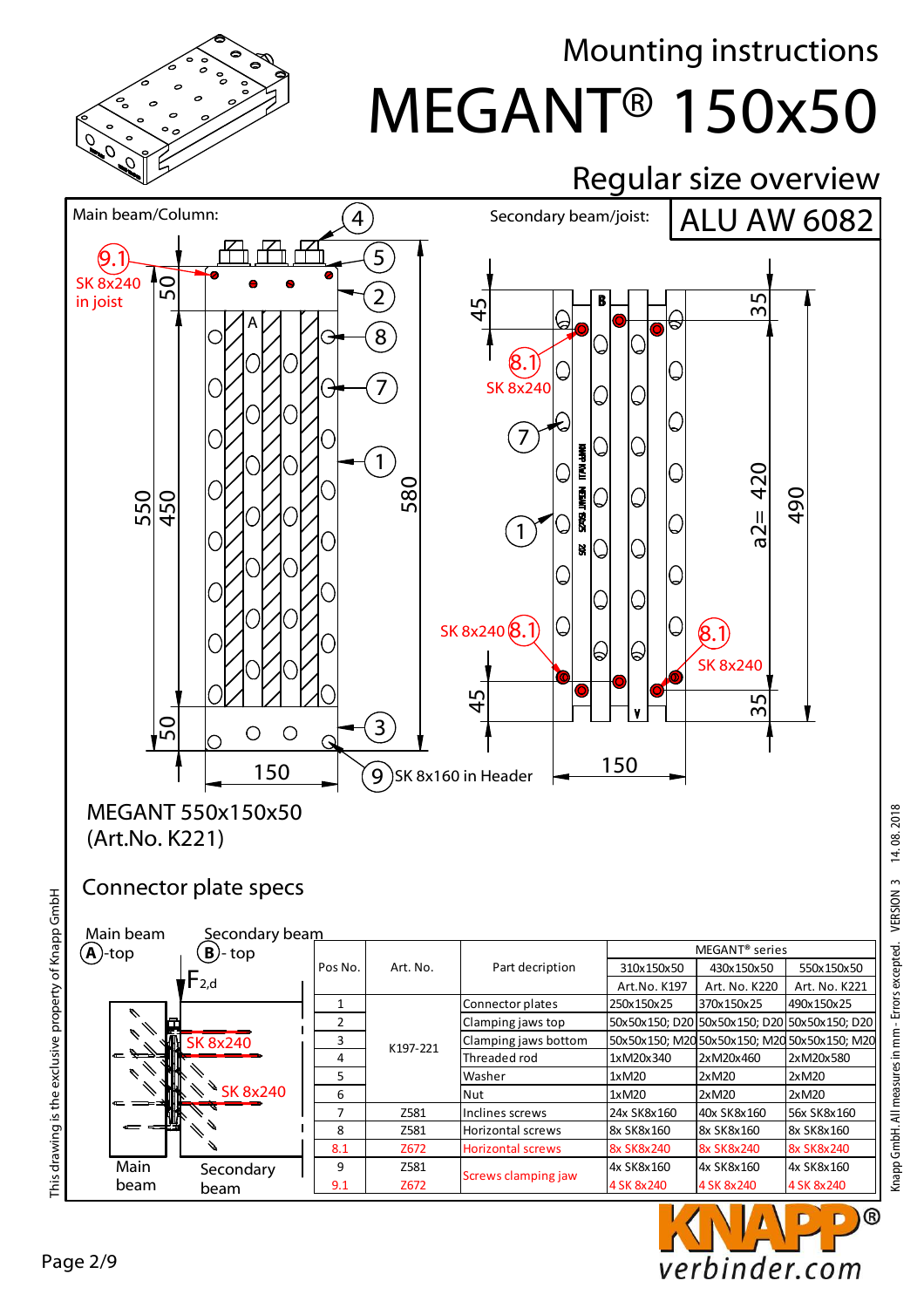

#### **Pre-drill layout in main beam !**



**Softwood:** 10x drillings ∅ 5mm, depth 30 mm

**Hardwood:** 10x drillings ∅ 6mm, depth screw length~120 mm

#### **Drilling positions for centered mounting in secondary beam !**



# Main beam **Secondary** beam

|                  | Pre-drilling visible instalation of connector |                     |                     |  |  |
|------------------|-----------------------------------------------|---------------------|---------------------|--|--|
| Secondary        | Pre-drill spacings a1 with respect to         |                     |                     |  |  |
| beam             | secondary beam member height $H_N$ [mm]       |                     |                     |  |  |
| Height           | MEGANT <sup>®</sup>                           | MEGANT <sup>®</sup> | MEGANT <sup>®</sup> |  |  |
| $H_N$ [mm]       | 310x150                                       | 430x150             | 550x150             |  |  |
| 360              | 90                                            |                     |                     |  |  |
| 400              | 110                                           |                     |                     |  |  |
| 440              | 130                                           |                     |                     |  |  |
| 480              | 150                                           |                     |                     |  |  |
| 520              | 170                                           | 110                 |                     |  |  |
| 560              | 190                                           | 130                 |                     |  |  |
| 600              | 210                                           | 150                 |                     |  |  |
| 640              |                                               | 170                 | 110                 |  |  |
| 680              |                                               | 190                 | 130                 |  |  |
| 720              |                                               | 210                 | 150                 |  |  |
| 760              |                                               | 230                 | 170                 |  |  |
| 800              |                                               | 250                 | 190                 |  |  |
| 840              |                                               | 270                 | 210                 |  |  |
| 880              |                                               | 290                 | 230                 |  |  |
| 920              |                                               | 310                 | 250                 |  |  |
| 960              |                                               |                     | 270                 |  |  |
| 1000             |                                               |                     | 290                 |  |  |
| <b>Distances</b> | MEGANT <sup>®</sup>                           | MEGANT <sup>®</sup> | MEGANT <sup>®</sup> |  |  |
|                  | 310x150                                       | 430x150             | 550x150             |  |  |
| a2 [mm]          | 180                                           | 300                 | 420                 |  |  |
| a3 [mm]          | 55                                            |                     | 55                  |  |  |

MEGANT marking templates for horizontal drilling are available in different sizes upon request.

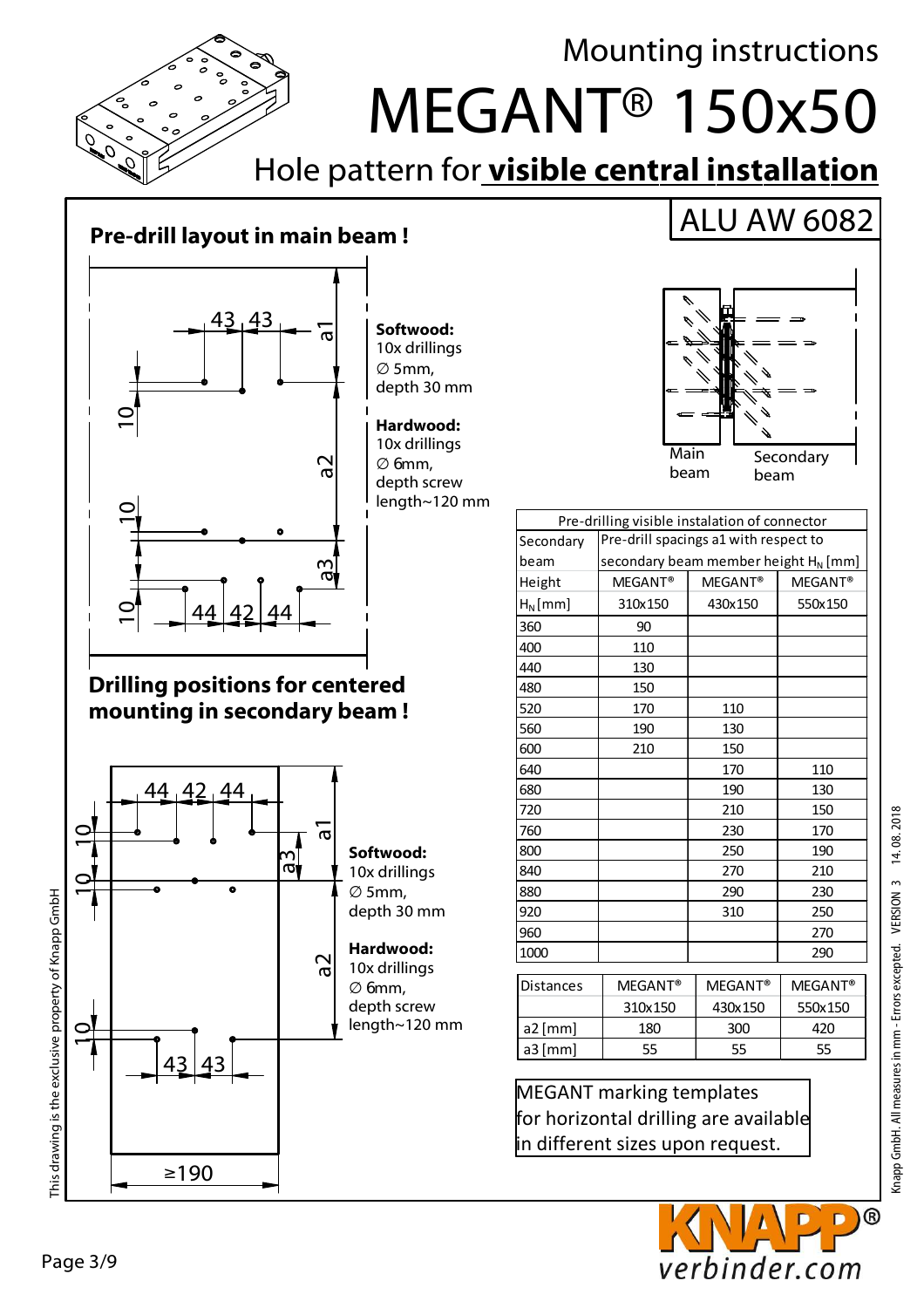

### **Pre-drill layout in main beam !**



**Softwood:** 6x drillings ∅ 5mm, depth 30 mm

**Hardwood:** 6x drillings ∅ 6mm, depth screw length ~120 mm

#### **Drilling/routing positions for centered mounting in secondary beam !**



|--|

| Pre-drilling centered installation of connector |                                                              |         |         |  |
|-------------------------------------------------|--------------------------------------------------------------|---------|---------|--|
| Secondary                                       | Pre-drill spacings a1 with respect to                        |         |         |  |
| beam                                            | secondary beam member height $H_N$ [mm]                      |         |         |  |
| Height                                          | MEGANT <sup>®</sup><br>MEGANT <sup>®</sup><br><b>MEGANT®</b> |         |         |  |
| $H_N$ [mm]                                      | 310x150                                                      | 430x150 | 550x150 |  |
| 360                                             | 90                                                           |         |         |  |
| 400                                             | 110                                                          |         |         |  |
| 440                                             | 130                                                          |         |         |  |
| 480                                             | 150                                                          |         |         |  |
| 520                                             | 170                                                          | 110     |         |  |
| 560                                             | 190                                                          | 130     |         |  |
| 600                                             | 210                                                          | 150     |         |  |
| 640                                             |                                                              | 170     | 110     |  |
| 680                                             |                                                              | 190     | 130     |  |
| 720                                             |                                                              | 210     | 150     |  |
| 760                                             |                                                              | 230     | 170     |  |
| 800                                             |                                                              | 250     | 190     |  |
| 840                                             |                                                              | 270     | 210     |  |
| 880                                             |                                                              | 290     | 230     |  |
| 920                                             |                                                              | 310     | 250     |  |
| 960                                             |                                                              |         | 270     |  |
| 1000                                            |                                                              |         | 290     |  |

| Distances | <b>MEGANT®</b> | <b>MEGANT®</b> | <b>MEGANT®</b> |  |
|-----------|----------------|----------------|----------------|--|
|           | 310x150        | 430x150        | 550x150        |  |
| a2 $[mm]$ | 180            | 300            | 420            |  |
| $a3$ [mm] | 55             | 55             | 55             |  |

| Secondary  | Housing length L with respect to        |                     |                     |  |  |
|------------|-----------------------------------------|---------------------|---------------------|--|--|
| beam       | secondary beam member heigth $H_N$ [mm] |                     |                     |  |  |
| Height     | MEGANT <sup>®</sup>                     | MEGANT <sup>®</sup> | MEGANT <sup>®</sup> |  |  |
| $H_N$ [mm] | 310x150                                 | 430x150             | 550x150             |  |  |
| 360        | 335                                     |                     |                     |  |  |
| 400        | 355                                     |                     |                     |  |  |
| 440        | 375                                     |                     |                     |  |  |
| 480        | 395                                     |                     |                     |  |  |
| 520        | 415                                     | 475                 |                     |  |  |
| 560        | 435                                     | 495                 |                     |  |  |
| 600        | 455                                     | 515                 |                     |  |  |
| 640        |                                         | 535                 |                     |  |  |
| 680        |                                         | 555                 | 615                 |  |  |
| 720        |                                         | 575                 | 635                 |  |  |
| 760        |                                         | 595                 | 655                 |  |  |
| 800        |                                         | 615                 | 675                 |  |  |
| 840        |                                         | 635                 | 695                 |  |  |
| 880        |                                         | 655                 | 715                 |  |  |
| 920        |                                         | 675                 | 735                 |  |  |
| 960        |                                         |                     | 755                 |  |  |
| 1000       |                                         |                     | 775                 |  |  |
|            |                                         |                     |                     |  |  |

MEGANT marking templates for horizontal drilling are available in different sizes upon request.

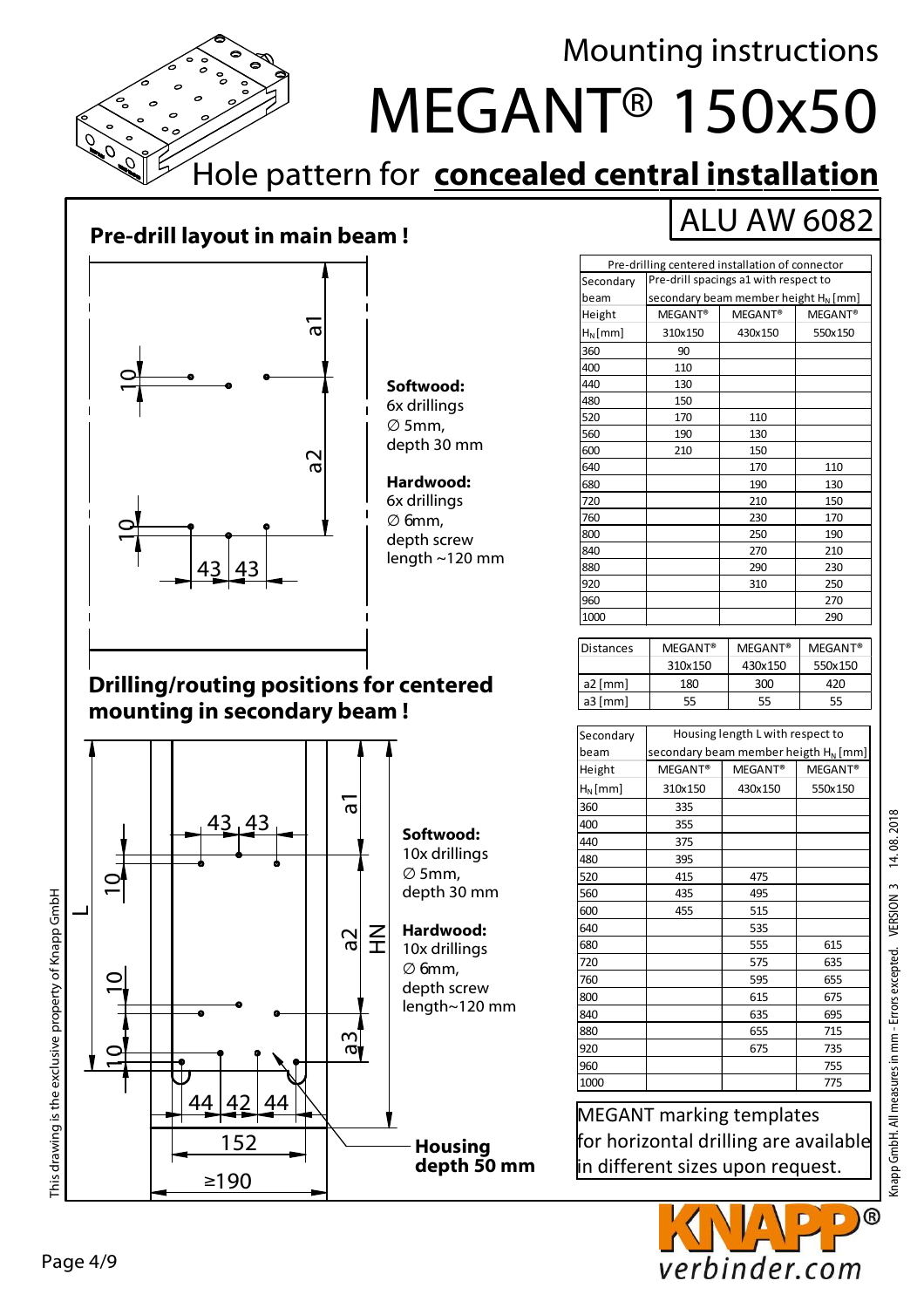

verbinder.com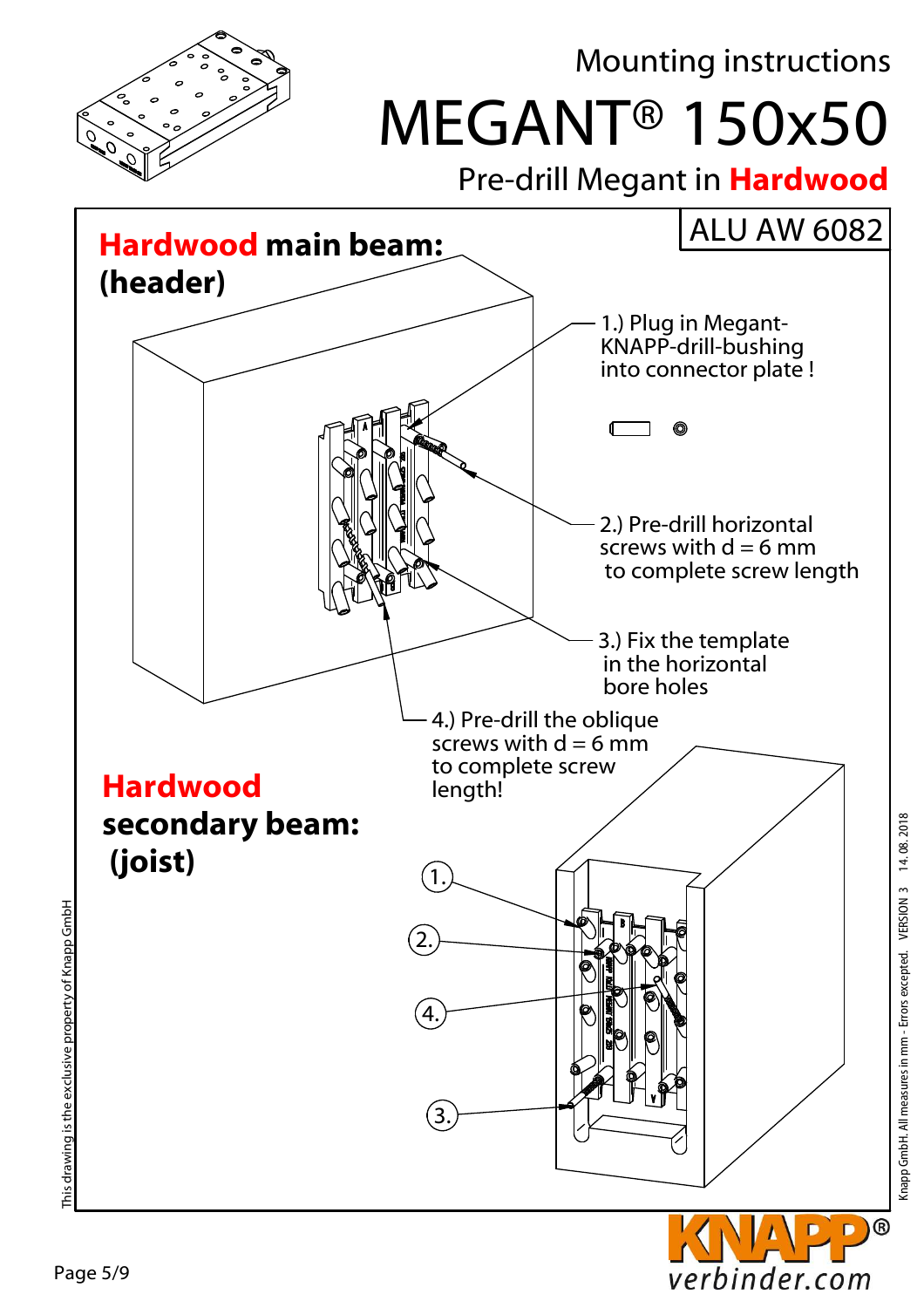

verbinder.com

Page 6/9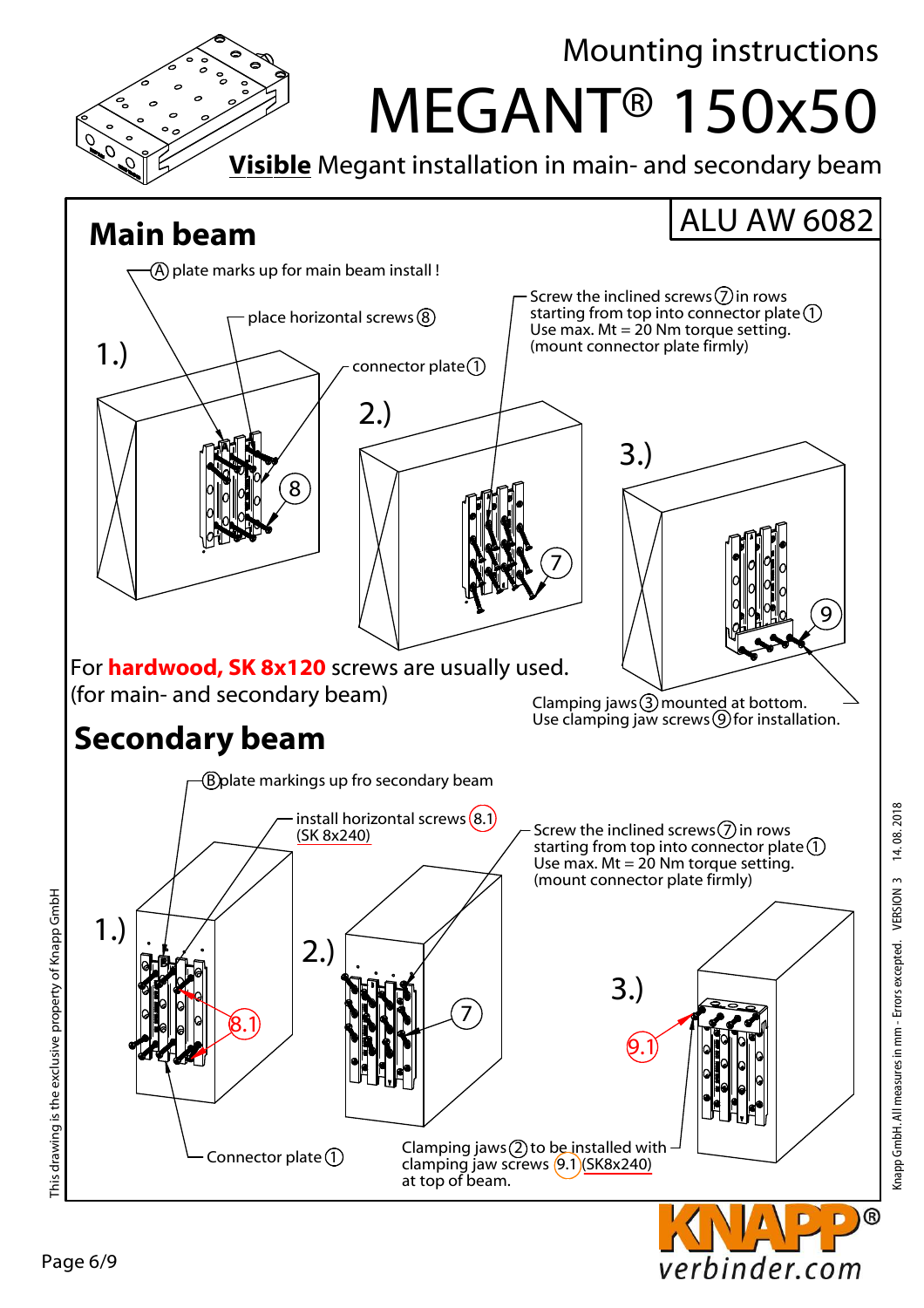

Knapp GmbH. All measures in mm - Errors excepted. VERSION 3 14. 08. 2018

verbinder.com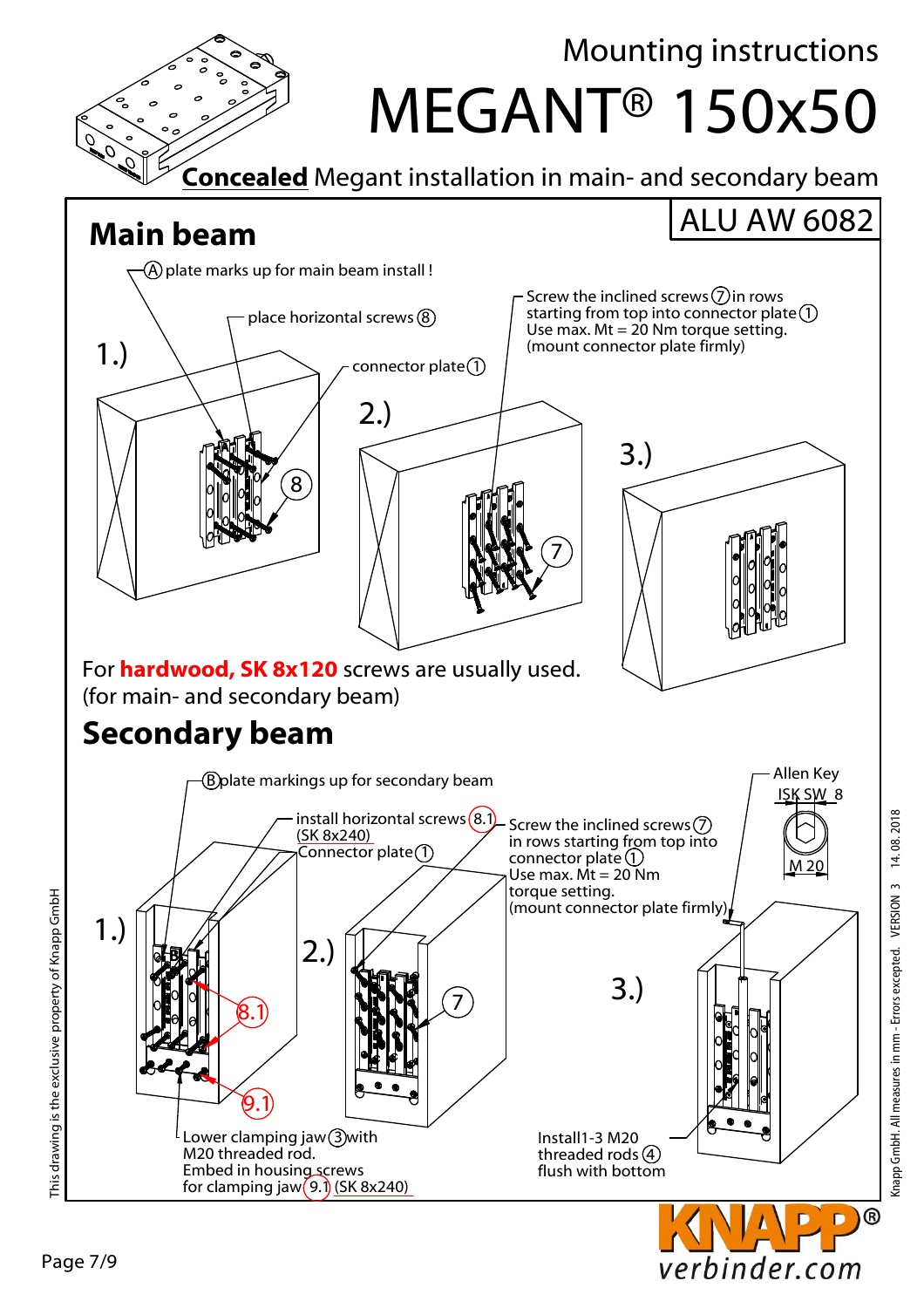

Knapp GmbH. All measures in mm - Errors excepted. VERSION 3 14. 08. 2018

Knapp GmbH. All measures in mm - Errors excepted. VERSION 3

verbinder.com

14.08.2018

This drawing is the exclusive property of Knapp GmbH This drawing is the exclusive property of Knapp GmbH

Page 8/9